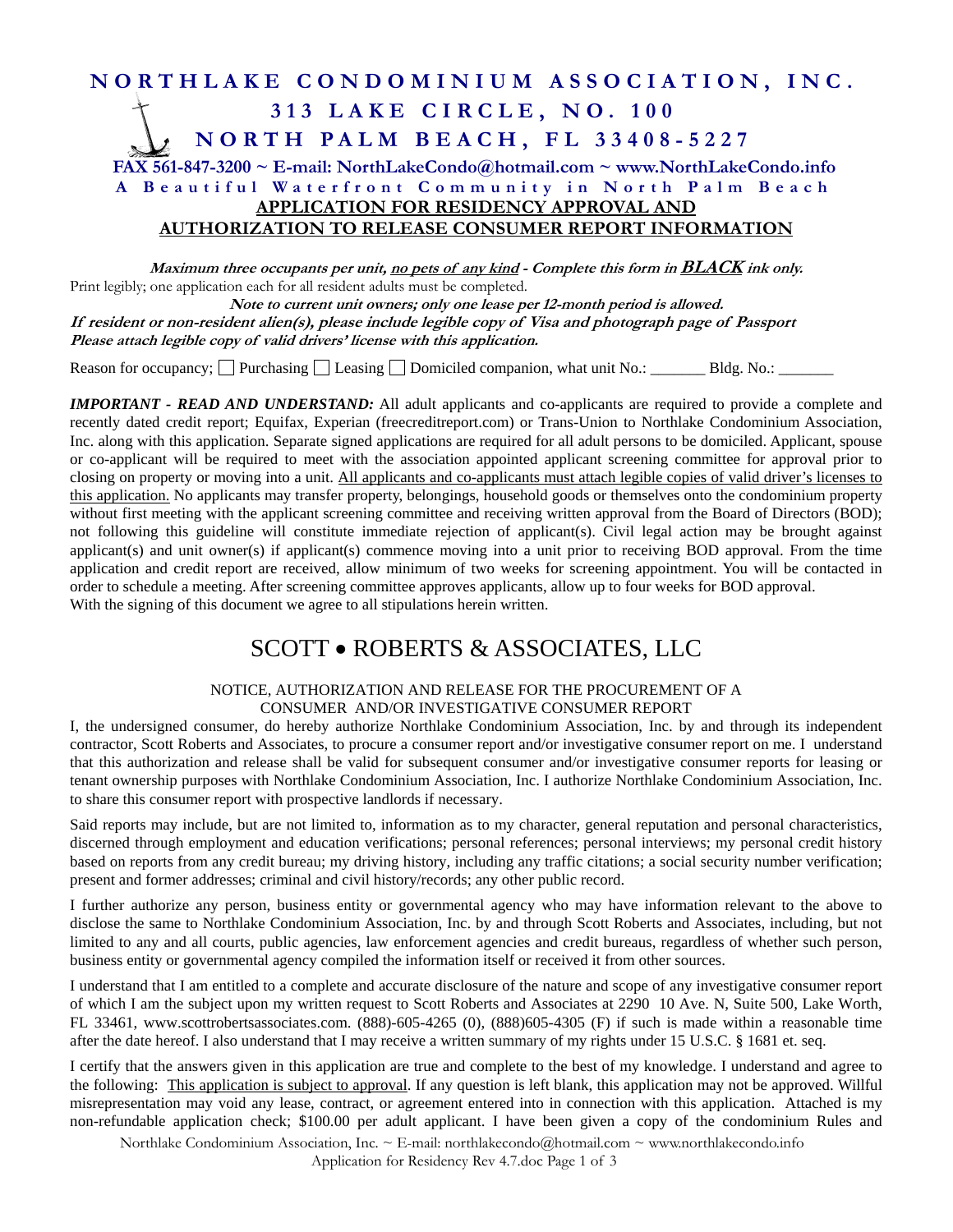Regulations to review. If purchasing a unit; the unit owner is responsible for giving you copies of the Condominium Documents, i.e., Declaration of Condominium, Articles of Incorporation and By-Laws of the Association

|                 |                                                                                                                      | Date: $\frac{1}{\sqrt{1-\frac{1}{2}} \cdot \frac{1}{2}}$ |          |        |       |
|-----------------|----------------------------------------------------------------------------------------------------------------------|----------------------------------------------------------|----------|--------|-------|
|                 | <b>IDENTIFYING INFORMATION FOR CONSUMER REPORTING AGENCY</b>                                                         |                                                          |          |        |       |
|                 |                                                                                                                      |                                                          |          |        |       |
|                 |                                                                                                                      |                                                          |          |        |       |
| Current         |                                                                                                                      |                                                          |          |        |       |
| Street/P.O. Box | City                                                                                                                 | State                                                    | Zip Code | County | Dates |
| Former          |                                                                                                                      |                                                          |          |        |       |
| Street/P.O. Box | City                                                                                                                 | State                                                    | Zip Code | County | Dates |
| Former          |                                                                                                                      |                                                          |          |        |       |
| Street/P.O. Box | City                                                                                                                 | State                                                    | Zip Code | County | Dates |
|                 |                                                                                                                      |                                                          |          |        |       |
|                 |                                                                                                                      |                                                          |          |        |       |
|                 |                                                                                                                      |                                                          |          |        |       |
|                 | Have you ever been convicted of a crime? ___ yes or ___No (if yes please provide details)                            |                                                          |          |        |       |
|                 |                                                                                                                      |                                                          |          |        |       |
|                 |                                                                                                                      |                                                          |          |        |       |
|                 |                                                                                                                      |                                                          |          |        |       |
|                 |                                                                                                                      |                                                          |          |        |       |
|                 | Present Employment: (Complete for Employment Verification Only)                                                      |                                                          |          |        |       |
|                 |                                                                                                                      |                                                          |          |        |       |
|                 |                                                                                                                      |                                                          |          |        |       |
|                 |                                                                                                                      |                                                          |          |        |       |
|                 |                                                                                                                      |                                                          |          |        |       |
|                 | REQUIRED NORTHLAKE CONDOMINIUM INFORMATION                                                                           |                                                          |          |        |       |
|                 |                                                                                                                      |                                                          |          |        |       |
|                 | Number of vehicles to be parked here (Maximum 2, no trucks of any kind, see Rules & Regulations)                     |                                                          |          |        |       |
|                 |                                                                                                                      |                                                          |          |        |       |
|                 |                                                                                                                      |                                                          |          |        |       |
|                 | No. of adult occupants over 18 years old: No. and ages of children to occupy unit: $\frac{1}{\sqrt{1-\frac{1}{n}}}\$ |                                                          |          |        |       |
|                 |                                                                                                                      | VOLUNTARY INFORMATION                                    |          |        |       |
|                 |                                                                                                                      |                                                          |          |        |       |